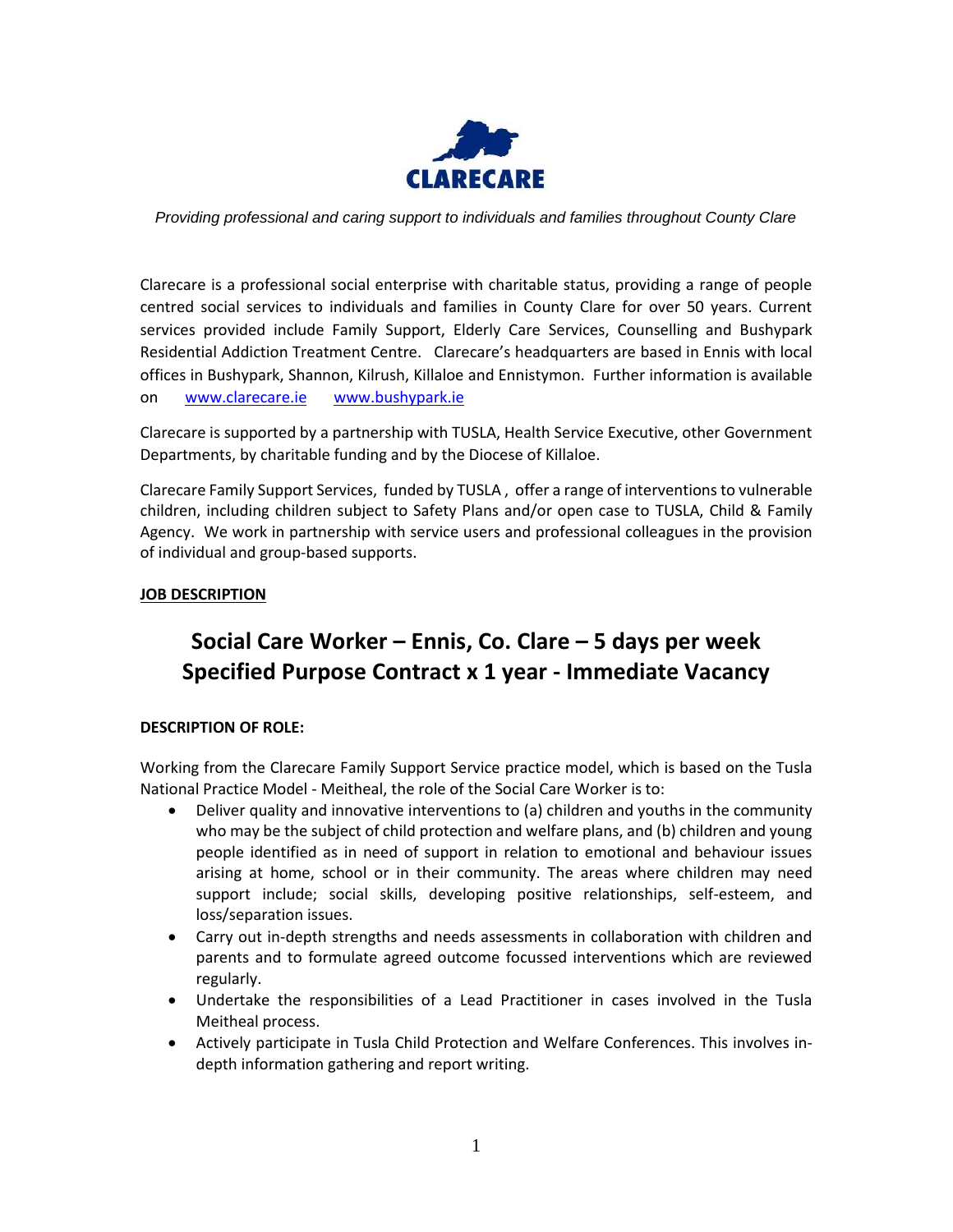- Provide targeted populations of children with opportunities to participate in community activities and facilitated groups. The groups may include; personal development groups for children, parenting groups, summer activity programmes etc.
- To encourage child and youth participation in the design and quality of services which is fundamental to ensuring a child centred, rights-based approach when working with children and young people.
- To deliver support interventions to parents to enhance their parenting skills and relationships with their children.
- Work as part of a multi-disciplinary team to maximise and enhance outcomes for children. This will include regular monitoring and reviewing one's own work and engaging in formal supervision and continuous professional development.

# **SERVICE OBJECTIVES:**

- To deliver a dedicated service to children in their local community.
- To improve outcomes for children through the delivery of interventions underpinned by the National Policy Framework for Children and Young People and Clarecare's specific overarching goals that all children are (1) safe and protected from harm and are (2) achieving their full potential in learning and development.
- To work in partnership with children and parents to identify their strengths and needs within their home and community environment and to work together to enhance resilience.
- To provide a safe and supportive space, which will give children and parents the opportunity to express and explore issues and concerns, which they may be experiencing.
- To encourage parents to build on their parenting skills and enhance relationships and communication with their children.
- To link and co-operate with other disciplines and agencies in order to promote a cohesive service for children.

**JOB RELATIONS:** The Social Care Worker will report directly to the Family Support Services Team Leader for the Ennis area and work as part of a multi-disciplinary Family Support Team. The Clarecare Family Support Services Manager has overall responsibility for Family Support Services. Reporting structures are subject to change.

**DAYS/HOURS OF WORK:** 5 days per week – Monday to Friday from 9.30 a.m. – 5pm daily. These work hours include a 30 mins. paid daily break. This position may involve evening or weekend work (as required) and you are required to be flexible regarding your work hours/work days. This fixed term specified purpose contract is of 1 years duration only.

**ANNUAL LEAVE ENTITLEMENT:** Yearly Annual Leave entitlement for this 5 days per week specified purpose contract to address Clarecare's Family Support Service Waiting List is 26 days per annum per full leave year. This entitlement excludes Public Holidays.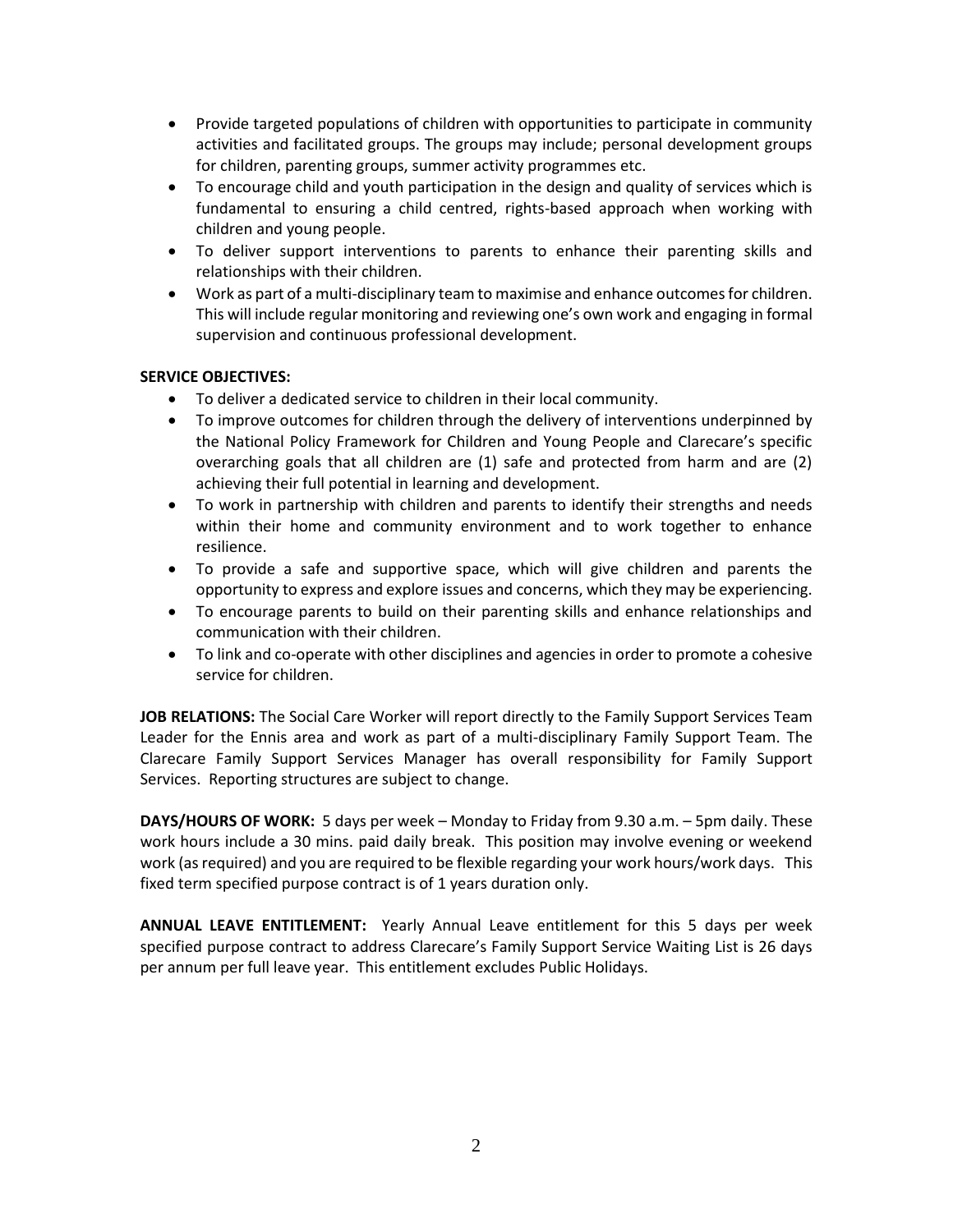**JOB LOCATION:** The office base for this position will be Clarecare's Ennis office located at Harmony Row, Ennis, Co. Clare. You may, if required, be assigned by the Chief Executive Officer/Family Support Services Manager; to the organisation's other places of business/centre locations. You will be given as much notice of any such change of place of work as is reasonably practicable.

The successful candidate will be covering cases in the Ennis area. Flexibility and willingness to travel is required. You will be required to use your private car to travel for work purposes.

# **RESPONSIBILITIES OF THE POSITION:**

# **General Responsibilities:**

- To be accountable to the designated Line Manager and Family Support Services Manager.
- To adhere to Clarecare's policies, procedures, protocols in relation to all work within Clarecare.
- To fulfil obligations under Children First Act 2015 and all responsibilities under Children First National Guidance for the Protection and Welfare of Children (2017).
- To store and maintain accurate, confidential records in accordance with the Family Support Services practice protocols and to comply with responsibilities under the Data Protection Acts 1988, 2003 & 2018 (GDPR).
- To complete and submit statistical information and reports in a timely manner as required.
- To work as part of the wider Clarecare structure and carry out duties as required.
- To support the work of staff, volunteers, students and others involved in Clarecare.
- To participate in team meetings and attend meetings as deemed necessary.
- To attend and participate in case management meetings with Family Support Services Manager or designate and relevant team members.
- To engage in continuing professional development opportunities.
- To maintain professional boundaries in all work with clients.
- To perform such other duties appropriate to the position as may be assigned to you.

## **Specific Responsibilities**

- To undertake all duties as outlined in this job description for the Social Care Worker role.
- To deliver a dedicated service to children and their families in their local community. This will include one to one support to children, parents and group work.
- To develop and implement individual support programmes for children and young people based on models of best practice.
- To work as part of the Clarecare Family Support team in the development and running of programmes for children and families.
- To develop and maintain collaborative working relationships externally with TUSLA and other relevant community, voluntary and statutory groups.
- To foster and maintain positive working relationships with the local community.
- To maintain up to date file records of work undertaken with the child and family and to complete reports outlining work completed.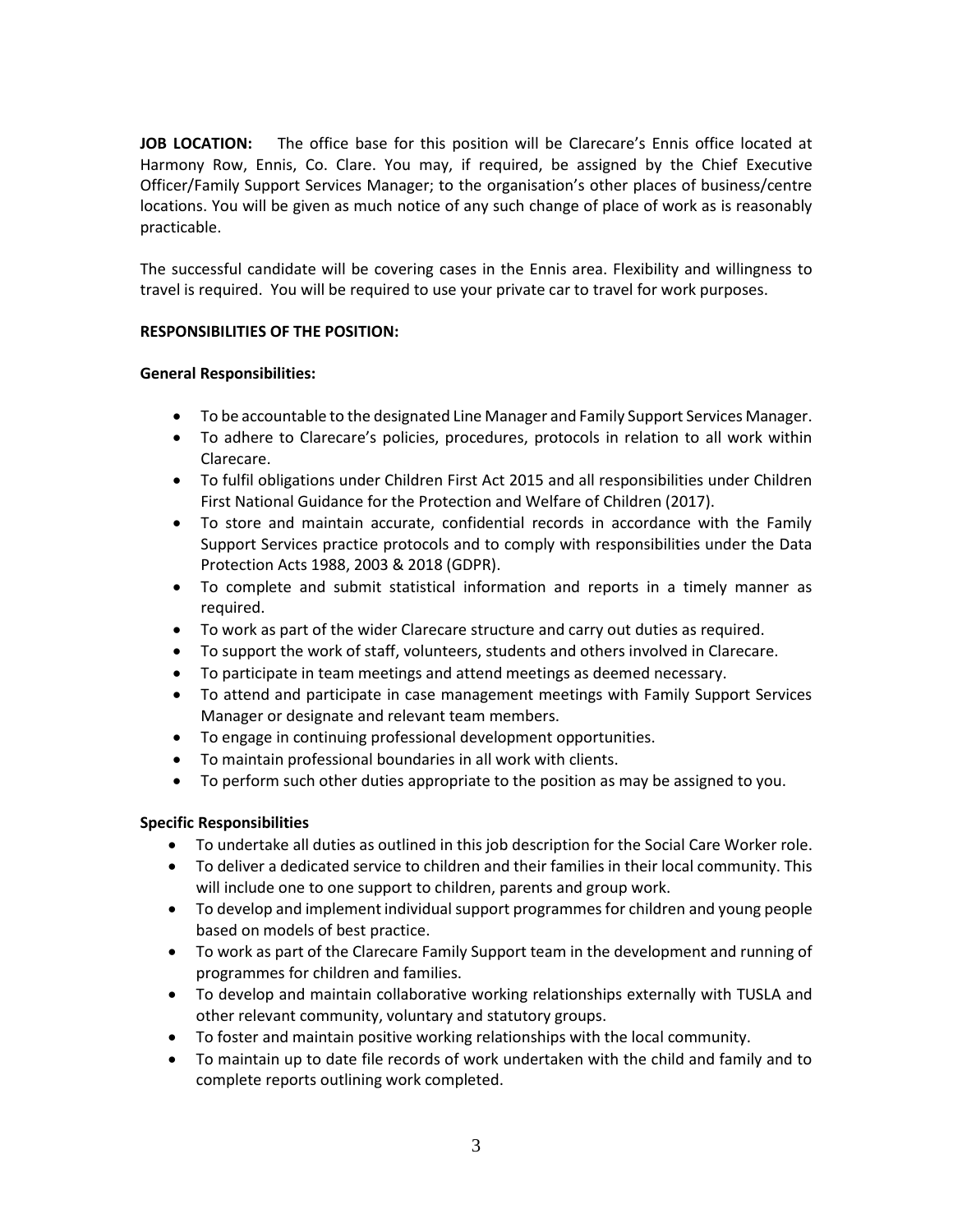- To work as part of a team within the Family Support Team and as part of the wider Clarecare structure.
- To attend relevant staff and client meetings.
- To participate in local meeting fora in relation to the development of supports and services for children in the area.
- To be flexible, innovative and adaptable in one's approach to work with service users.

# **REQUIREMENTS/QUALIFICATIONS FOR THE POSITION**

# **Essential Requirements:**

- A nationally recognised third level qualification to a minimum of Degree level in Social Care (Level 8 QQI).
- Minimum of 2 years' relevant experience working with disadvantaged or marginalised children/youths in their own home, residential and community settings.
- Relevant experience of working with children/youths on a one to one basis to develop and implement individual support interventions which are based on best practice and evidence informed programmes focusing on issues such as developing social skills, building resilience, coping with loss/bereavement and managing behaviour and anxiety.
- To demonstrate the ability to provide quality services to children and youths using innovative interventions keeping the child's interests central to the work.
- Work within the Clarecare Family Support Service Practice Model, which is based on TUSLA's National Practice Model, Meitheal.
- Experience of liaising with services and advocating on behalf of service users.
- To demonstrate empathetic understanding of the issues that vulnerable children and families may encounter and also a wide knowledge base including child protection and welfare law, policies and procedures and of recognition of all forms of abuse and reporting requirements under the Children's First Act (2015) and all responsibilities under Children First National Guidance for the Protection and Welfare of Children (2017).
- Well-developed computer skills, including use of Microsoft Office, MS Outlook (emails), Spreadsheets and Databases.
- Experience of liaising with services on behalf of clients and staff.
- Experience of creative approaches to working with families.
- Good knowledge of the legislative and policy context governing statutory and voluntary service delivery.
- Demonstrate experience of working with parents/guardians and children and an ability to engage adults and children in assessment and therapeutic work.
- Demonstrate excellent verbal and written communication skills with service users, team members and other statutory and voluntary agencies.
- Demonstrate excellent organisational skills as the role requires the capacity to work in a demanding post; managing time, commitments and priorities effectively.
- Experience of writing reports and confident knowledge and use of Microsoft Office.
- Ability to work as part of a team and to use one's own initiative when required.
- Ability to maintain the principles of confidentiality in all areas of work.
- Ability to foster good working relationships with external agencies and organisations
- Maintain and submit annual membership of the relevant accredited body as per Clarecare policies and procedures